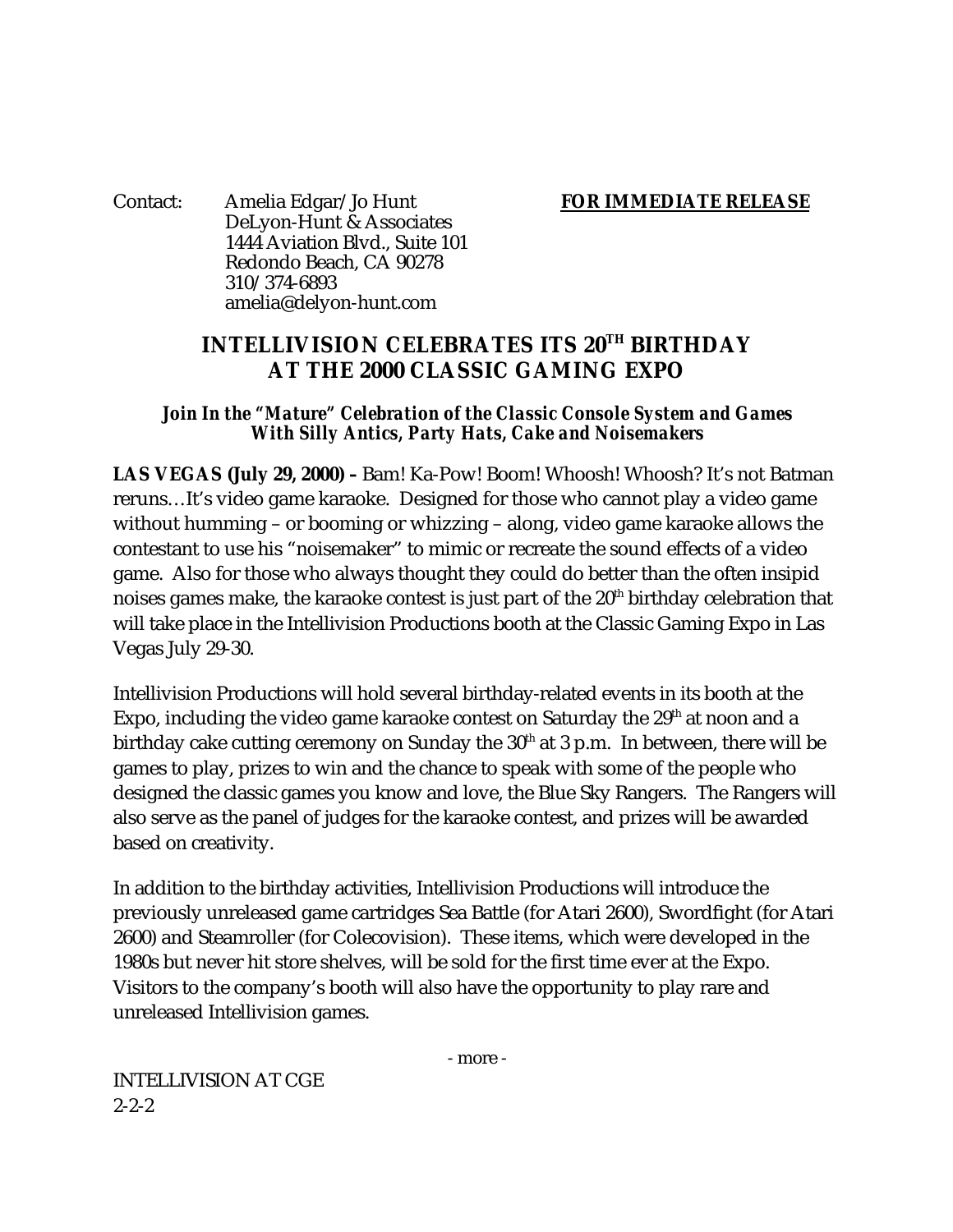"Video game karaoke is only the beginning," said Keith Robinson, president, Intellivision Productions, Inc. and an original programmer of Intellivision games and systems. "Intellivision has several fun activities planned for this year's Expo. From making the sounds of Astrosmash to birthday cake to game and T-shirt giveaways, there is no doubt that Intellivision – and the Blue Sky Rangers – still know how to show people a good time."

Intellivision Productions is the company behind the popular Intellivision Lives! CD-ROM and the upcoming sequel, Intellivision Rocks!

After the fall of Mattel Electronics, the maker of Intellivision, the game programmers (coined the Blue Sky Rangers), who were friends as well as coworkers, remained in touch. Annual reunions and newsletters kept the Rangers informed of each other's goings on, but the world heard little of them. The Blue Sky Rangers had a unique story to tell, so in 1995, Ranger Keith Robinson created the Blue Sky Ranger web site to help share their story. Because of the massive traffic and numerous requests for a way to play retro Intellivision games on today's computers, Robinson and fellow Ranger Stephen Roney founded Intellivision Productions, Inc. in 1996. They bought the rights to the Intellivision system and games and made them PC and Macintosh compatible for millions to relive the excitement of Intellivision. Knowing the popularity of retro games, the company has expanded its newly named Retrotopia sales site to include Atari and Colecovision games in addition to Intellivision products. For more information on Intellivision or other retro games and systems, please visit the company web site at www.intellivisionlives.com.

## - INTELLIVISION -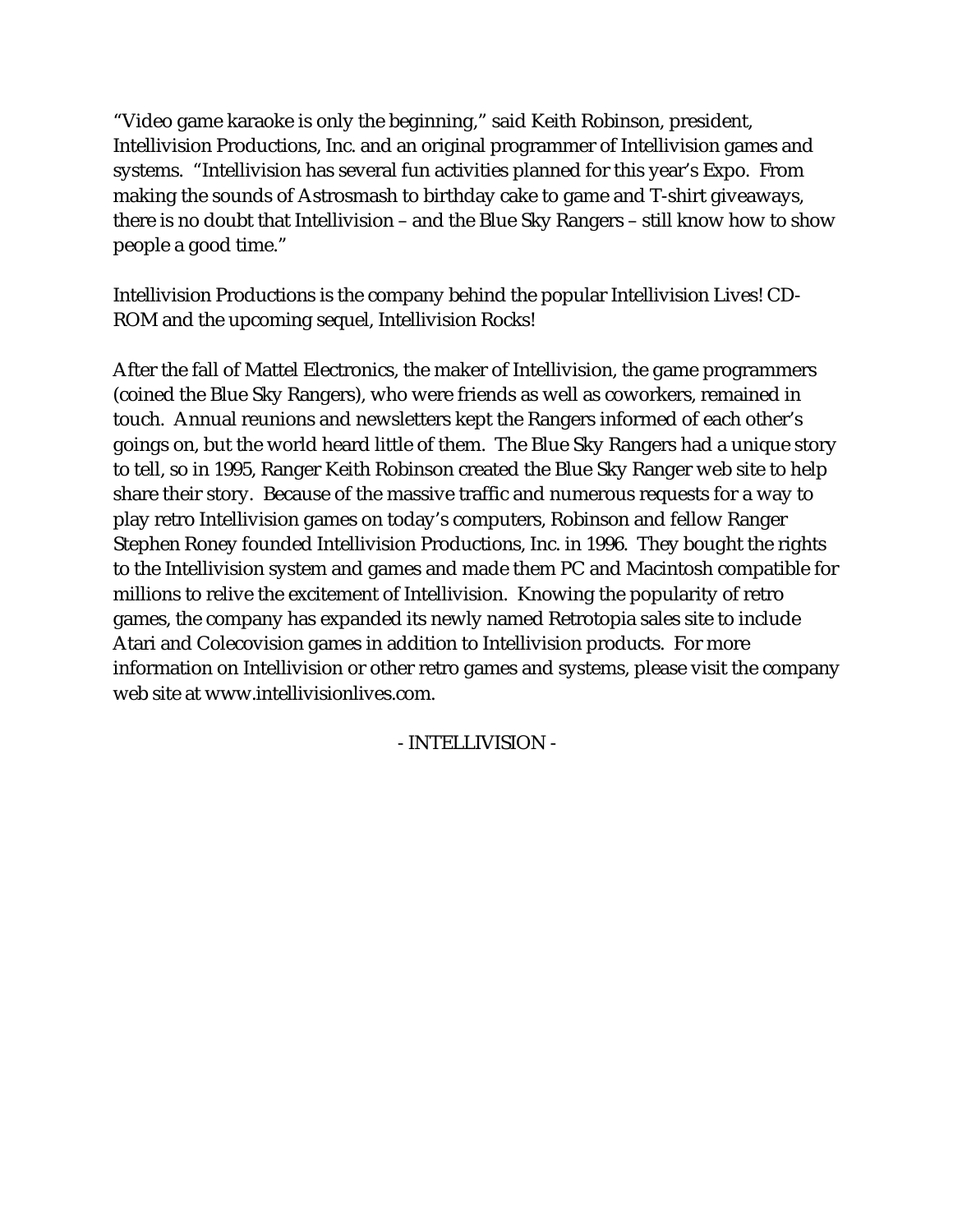Contact: Amelia Edgar/Jo Hunt **FOR IMMEDIATE RELEASE** DeLyon-Hunt & Associates 1444 Aviation Blvd., Suite 101 Redondo Beach, CA 90278 310/374-6893 amelia@delyon-hunt.com

## BACK BY POPULAR DEMAND, INTELLIVISION TM ROCKS ON!

## *Sequel CD-ROM Features More Classic Favorites and Previously Unreleased Games*

**LAS VEGAS (July 29, 2000) –** Intellivision Productions, Inc., the company that brought Intellivision back to life with the Intellivision Lives! CD-ROM, introduces the next musthave in retro video games. Intellivision Rocks!, the sequel to the popular Intellivision Lives! CD-ROM, will be previewed at the 2000 Classic Gaming Expo and will become available on the company's web site on Oct. 31. The introduction of Intellivision Rocks! also coincides with the 20<sup>th</sup> anniversary of Intellivision, which the company will celebrate in its booth at the Expo.

Intellivision Rocks! will contain more of the games Intellivision fans enjoyed playing on their console systems, including those produced by Activision, Imagic and Mattel Electronics. Games on the CD-ROM include: Beamrider, Dreadnaught Factor, Happy Trails, Microsurgeon, Truckin', Dracula, B-17 Bomber and Mind Strike. It will also contain bonus audio tracks of the theme music of classic games, including "Surfing on Thin Ice," which can be downloaded for free on www.MP3.com/Intellivision. The CD-ROM's audio tracks can be played in a regular CD player, allowing users to listen to their favorite theme music at home, in the car, or on the go.

"When we were programming at Mattel, naturally we checked out the Intellivision games that Activision and our other competitors were doing," said Keith Robinson, president, Intellivision Productions, Inc. and an original programmer of Intellivision games and systems. "And here's the secret: We loved a lot of those games and wished we had done them. We're excited that now we'll be able to release these games on Intellivision Rocks!"

- more -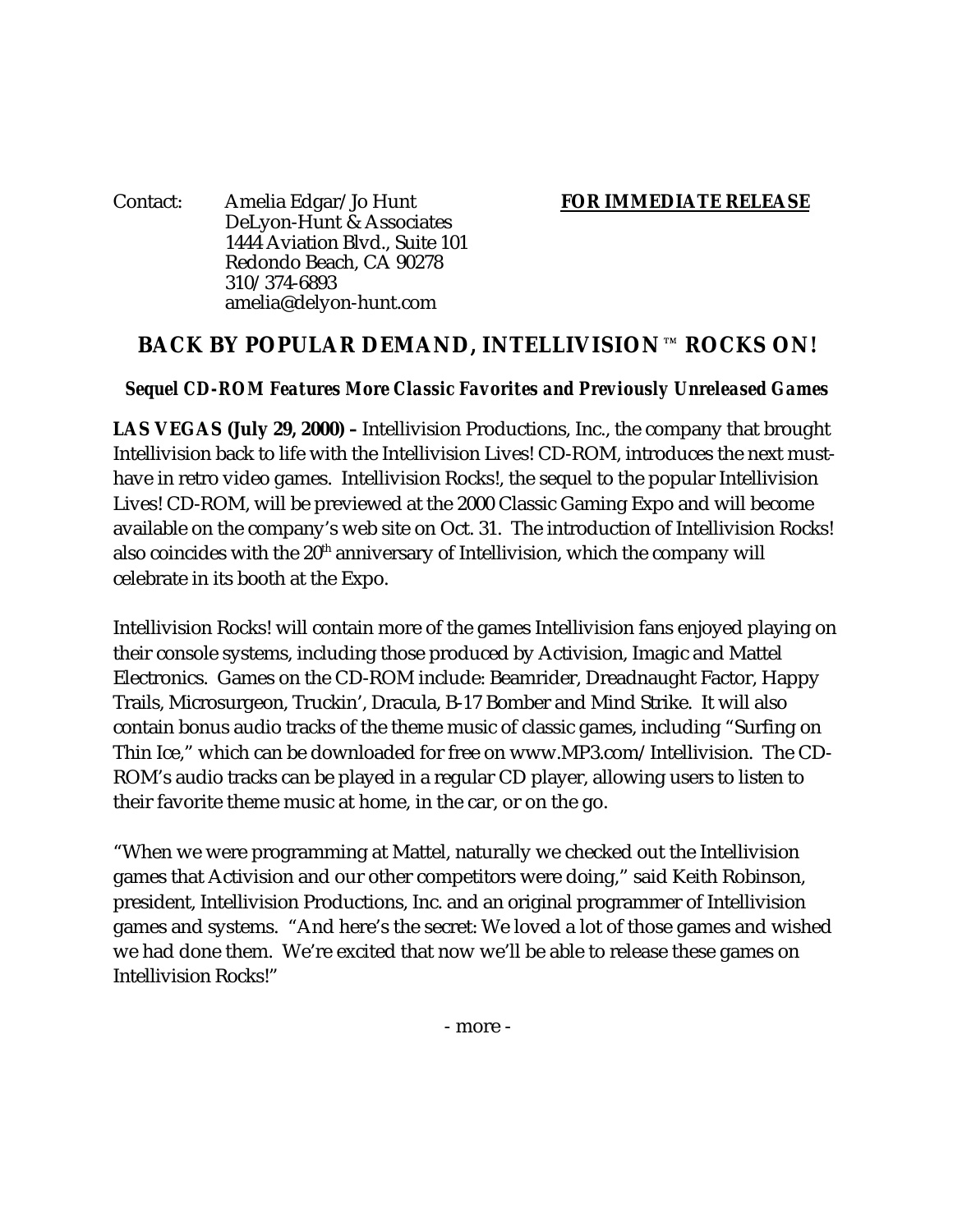#### INTELLIVISION ROCKS! 2-2-2

In celebration of all retro games, Intellivision Productions has expanded its online store, called Retrotopia, to carry Atari and Colecovision games in addition to Intellivision products.

Intellivision Rocks! will contain:\*

- Beamrider, Dreadnaught Factor, Happy Trails, Pitfall, River Raid, Stampede, Worm Whomper and Robot Rumble (previously unreleased) by Activision.
- Atlantis, Beauty and the Beast, Demon Attack, Dracula, Dragonfire, Fathom, Ice Trek, Microsurgeon, Nova Blast, Safecracker, Swords and Serpents, Tropical Trouble, Truckin' and White Water! by Imagic.
- Intellivision Intellivoice Speech Module games: B-17 Bomber and Bomb Squad.
- Intellivision Entertainment Computer System games: Mind Strike and World Series Baseball.

After the fall of Mattel Electronics, the maker of Intellivision, the game programmers (coined the Blue Sky Rangers), who were friends as well as coworkers, remained in touch. Annual reunions and newsletters kept the Rangers informed of each other's goings on, but the world heard little of them. The Blue Sky Rangers had a unique story to tell, so in 1995, Ranger Keith Robinson created the Blue Sky Ranger web site to help share their story. Because of the massive traffic and numerous requests for a way to play retro Intellivision games on today's computers, Robinson and fellow Ranger Stephen Roney founded Intellivision Productions, Inc. in 1996. They bought the rights to the Intellivision system and games and made them PC and Macintosh compatible for millions to relive the excitement of Intellivision. Knowing the popularity of retro games, the company has expanded its newly named Retrotopia sales site to include Atari and Colecovision games in addition to Intellivision products. For more information on Intellivision or other retro games and systems, please visit the company web site at www.intellivisionlives.com.

## - INTELLIVISION -

\*Included titles are subject to change.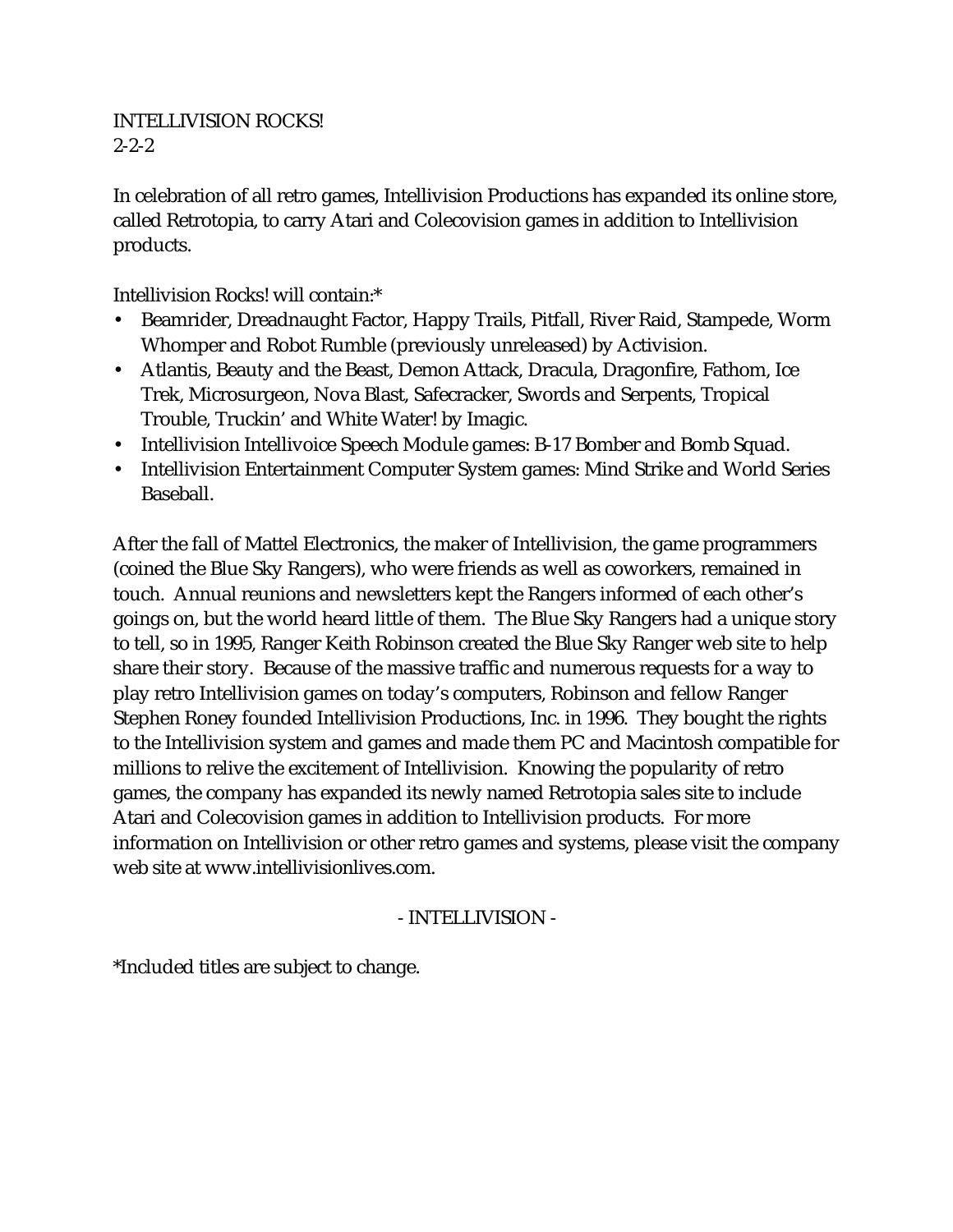Contact: Lisa Dawson **FOR IMMEDIATE RELEASE** Intellivision Productions P.O. Box 743 Redondo Beach, CA 90278 310/379-4109 ldawson@intellivisionlives.com

## **INTELLIVISION TM ROCKS ON IN NEW GAME COLLECTION**

#### *Sequel CD-ROM Features More Classic Favorites, Insider Stories and Music!*

**LOS ANGELES (November 12, 2001) –** Intellivision Productions, Inc., the company that brought back the classic 1980s video game system with the collection *Intellivision Lives!*, has released the next must-have collection for fans of early video games. *Intellivision Rocks* features over 30 more of the original Intellivision titles, video interviews with the game designers, and music inspired by the Intellivision system. The CD-ROM, which runs on PCs and Macs, is available exclusively through the company's web site, www.intellivisionlives.com.

"The success of *Intellivision Lives!* let us acquire the games published back then by Activision and Imagic," explains Intellivision Productions President Keith Robinson. In 1997, the company acquired the rights to the games originally published by Mattel Electronics, manufacturer of the Intellivision console. Those games appeared on *Intellivision Lives!* "I'm excited that now we can release the Activision and Imagic games on *Intellivision Rocks*. Both companies had hired experienced Intellivision game developers from Mattel, and they did great work. Most of their games were original creations for the Intellivision that never appeared on any other system."

The Activision titles range from *Dreadnaught Factor*—defend the earth from a fleet of gigantic star cruisers—to *Worm Whomper—*save your crops from invading pests. Among the Imagic games are *Dracula*—track down your victims before sunrise—and *Microsurgeon*—guide a robotic probe through the human body to heal damaged organs. Also included are Intellivision versions of Activision's biggest Atari 2600 hits: *Pitfall!*, *Stampede*, and *River Raid*.

- more -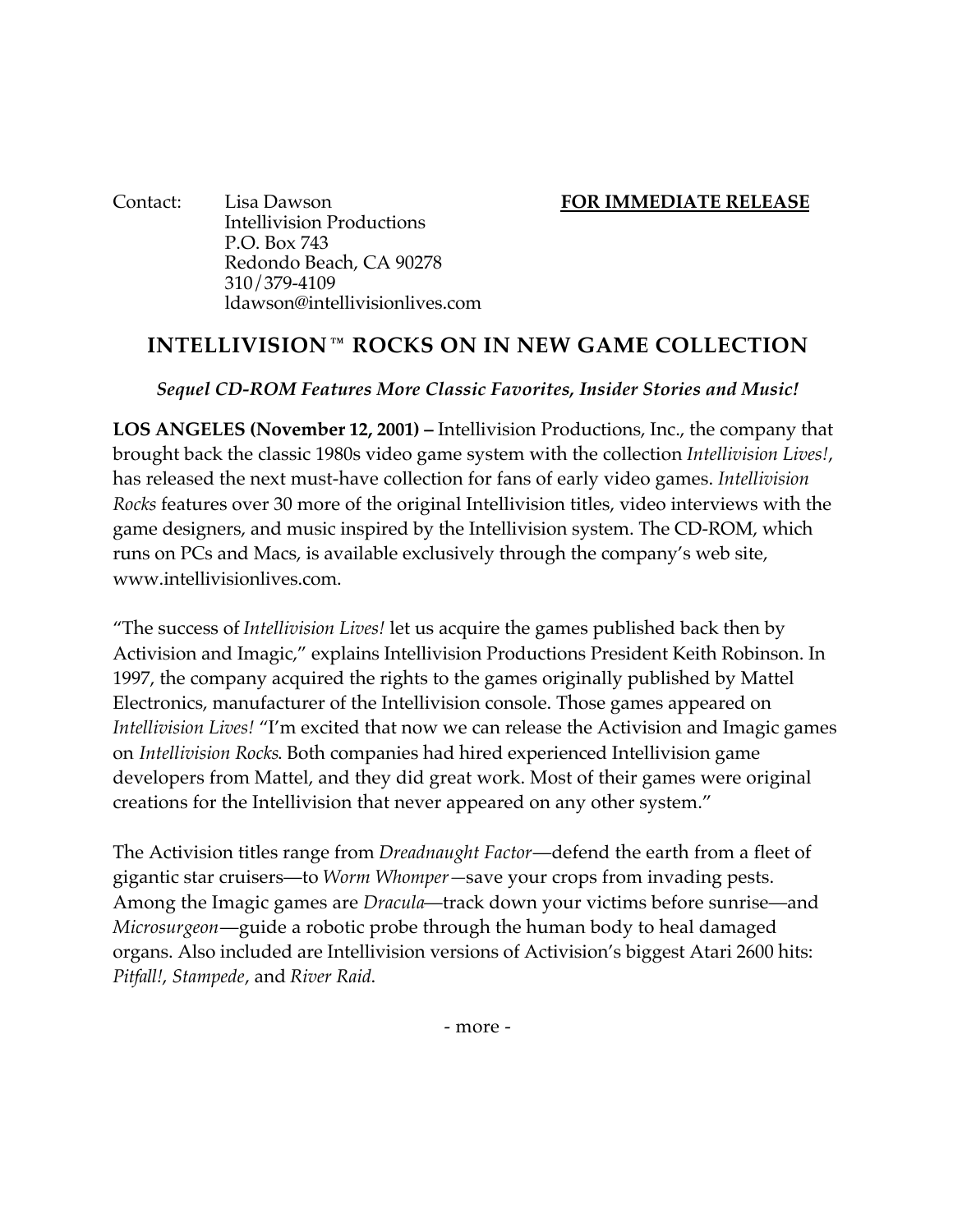## INTELLIVISION ROCKS! 2-2-2

 "The initial charm of these games is nostalgia—it's fun to see those blocky graphics again," says Robinson, who was one of the original Intellivision programmers at Mattel in the early eighties. "But the real appeal comes from the game play. For a quick, challenging, fun experience, the early video games have never been surpassed."

*Intellivision Rocks* is more than just a collection of games: it is a documentary on the pioneering days of video game design. Many of the original Activision, Imagic, and Mattel programmers are interviewed in video clips. Production histories are included, along with unreleased games, classic TV commercials, and a museum of Intellivision oddities.

*Intellivision Rocks* is available for \$29.95 plus shipping and handling at www.intellivisionlives.com. Free downloads of many Intellivision games, plus extensive information about the Intellivision system, are also available on the web site.

Intellivision Productions, Inc., was founded in 1997 by two of the former Mattel Electronics game designers—a group known as The Blue Sky Rangers. Dedicated to keeping the history of Intellivision and the early video game industry alive, Intellivision Productions published the critically acclaimed *Intellivision Lives!* for PC and Mac in 1998. A PlayStation collection, *Intellivision Classics*, was published the following year. In 2000, Intellivision Productions was named best Classic Videogame Publisher by Digital Press. Most recently, the company partnered with THQ Inc. to bring Intellivision to wireless phones.

- INTELLIVISION -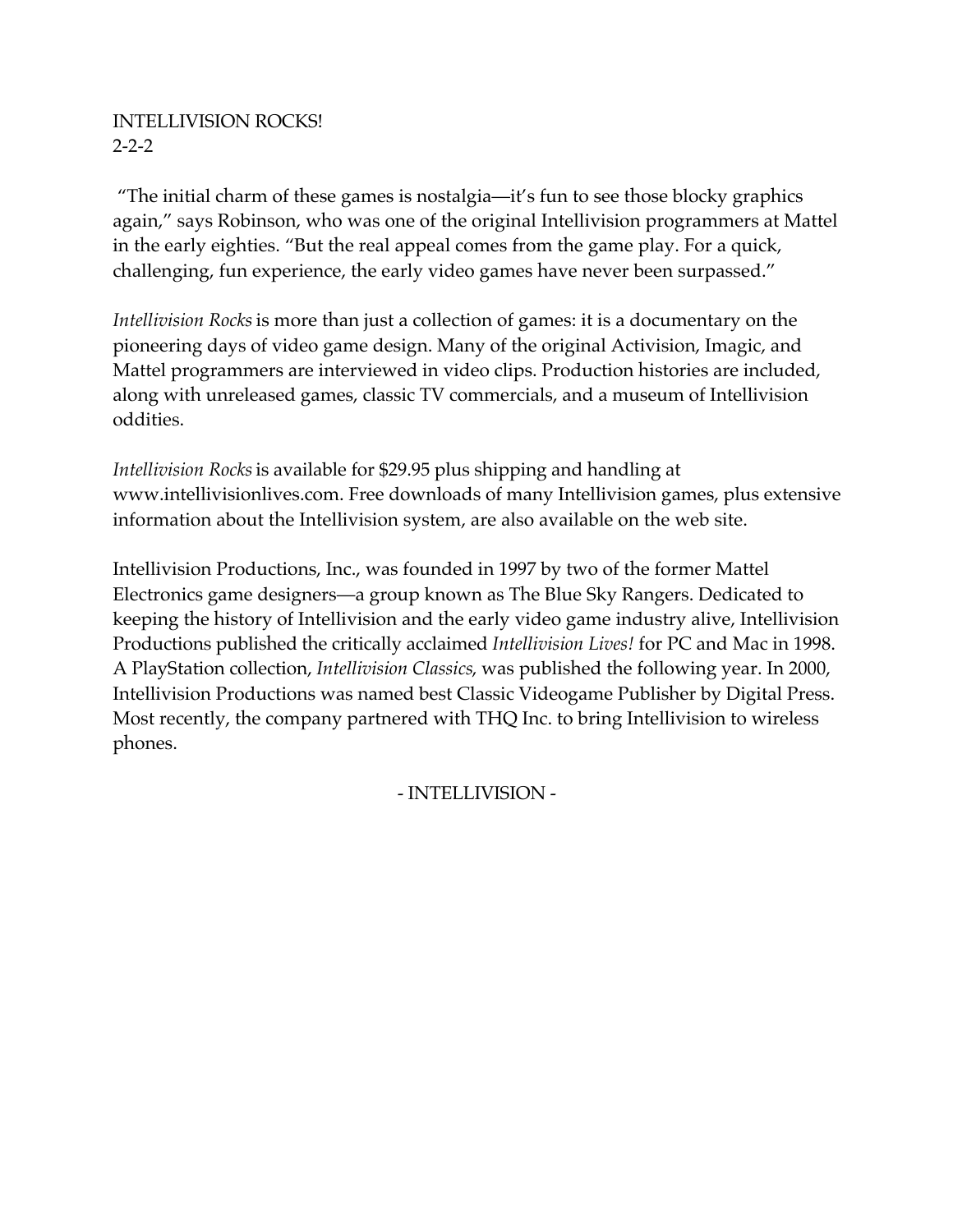

Contact: Amelia Slawsby/Jo Hunt DeLyon-Hunt & Associates 1444 Aviation Blvd., Suite 101 Redondo Beach, CA 90278 (310) 374-6893 amelia@delyon-hunt.com

> Liz Pieri THQ/Media Relations

**FOR IMMEDIATE RELEASE** 

## **YOU CAN TAKE IT WITH YOU: CLASSIC INTELLIVISION VIDEO GAMES GO HIGH-TECH WITH PLAY ON CELLULAR PHONES**

#### *Intellivision Productions Partners with THQ to Make Games Available on Motorola Phones for Nextel Subscribers; Games Coming Soon to Sprint Users*

**LOS ANGELES (May 22, 2002) –** Low-tech meets high-tech as never before. Although seemingly dated with the advent of computer technology and advanced graphics, classic Intellivision games are in vogue once again and ready for play on today's hottest and must-have accessory: a cellular phone. Cell phone graphics have advanced yet remain limited, making them perfect for classic Intellivision games. Children of the 1980s can now relive fond Intellivision memories of Astrosmash, Night Stalker and more, whether in line at the bank or post office, or on a commuter train. Nextel subscribers can presently download the games for play on select Motorola phones, and the games will soon be available for Sprint subscribers as well.

"Unlike today's video games that can be played for hours, these old school Intellivision games were designed to be easy, fun and most importantly, fast, making them perfect for play on a cell phone," said Keith Robinson, president/co-founder of Intellivision Productions, Inc. and an original game programmer for Intellivision. "If you think about how many times we stand in line or wait for appointments, it's quite a bit. How great would it be to get in a quick round of Astrosmash while waiting for the doctor to see you? I think it's just what the doctor ordered!"

The games' mobility is a result of Intellivision Productions, Inc., which brought Intellivision back to life with the Intellivision Lives! and Intellivision Rocks! CD-ROMs, joining forces with THQ Wireless. THQ has the rights to publish wireless games based on more than 50 Intellivision titles, including Utopia, Night Stalker, Space Battle, Space Armanda, Shark! Shark!, Armor Battle, Triple Action and Astrosmash. Intellivision games were developed for wireless applications using the Java 2 Platform, Micro Edition (J2ME™).

"Intellivision was one of the first real players in the gaming industry, creating numerous classics in the 1980s," said Doug Dyer, general manager, THQ Wireless. "We are delighted to be bringing their great content to millions of wireless phone users across the globe on the latest handsets from Motorola and Sprint."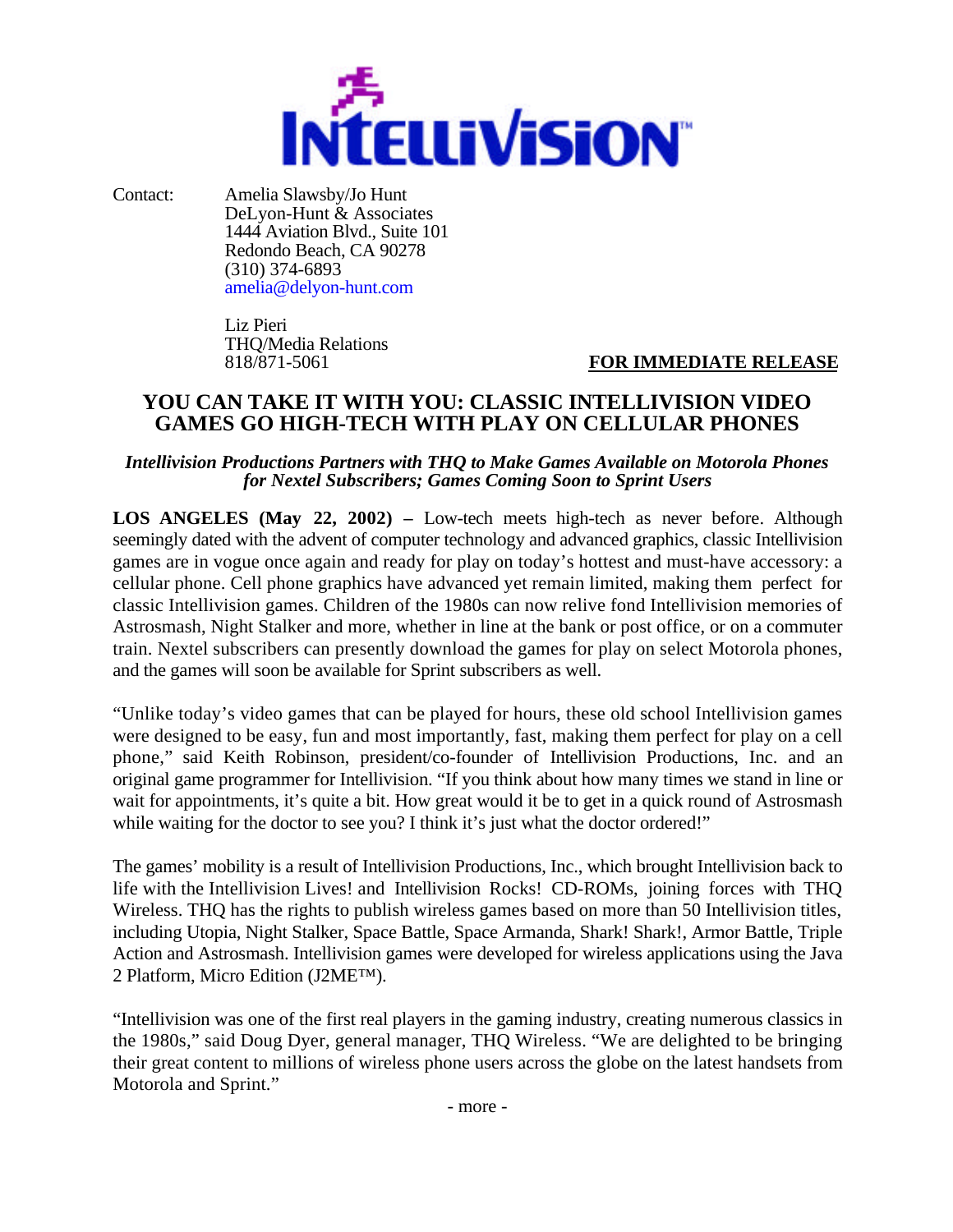#### INTELLIVISION-THQ 2-2-2

Intellivision games are available for play on J2ME™ technology-enabled phones in North America. Nextel subscribers can currently downloaded the games into their Motorola J2ME™ phones from a Web site and from the wireless network operator. Sprint PCS Wireless Web<sup>SM</sup> and Third Generation (3G) Sprint PCS subscribers will be able to download Intellivision games mid-2002, and other wireless operators are slated to soon make the games available as well. In addition to downloading them, the games will also be preloaded into some of Motorola's phones, including the new i95cl, which will be available in Summer 2002.

THQ Inc. develops and publishes interactive entertainment software worldwide for a variety of hardware platforms including PC CD-ROM, wireless devices, and those manufactured by Sony Computer Entertainment America Inc., Nintendo and Microsoft. The THQ web site is located at www.thq.com.

After the fall of Mattel Electronics, the maker of Intellivision, the game programmers (coined the Blue Sky Rangers), who were friends as well as coworkers, remained in touch. Annual reunions and newsletters kept the Rangers informed of each other's goings on, but the world heard little of them. The Blue Sky Rangers had a unique story to tell, so in 1995, Ranger Keith Robinson created the Blue Sky Ranger Web site to help share their story. Because of the massive traffic and numerous requests for a way to play retro Intellivision games on today's computers, Robinson and fellow Ranger Stephen Roney founded Intellivision Productions, Inc. in 1997. They bought the rights to the Intellivision system and games and made them PC and Macintosh compatible for millions to relive the excitement of Intellivision. In 2000, Digital Press named Intellivision Productions the Classic Game Publisher of the Year. Knowing the popularity of retro games, the company has expanded its newly named Retrotopia sales site to include Atari and Colecovision games in addition to Intellivision products. For more information on Intellivision or other retro games and systems, please visit the company Web site at www.intellivisionlives.com.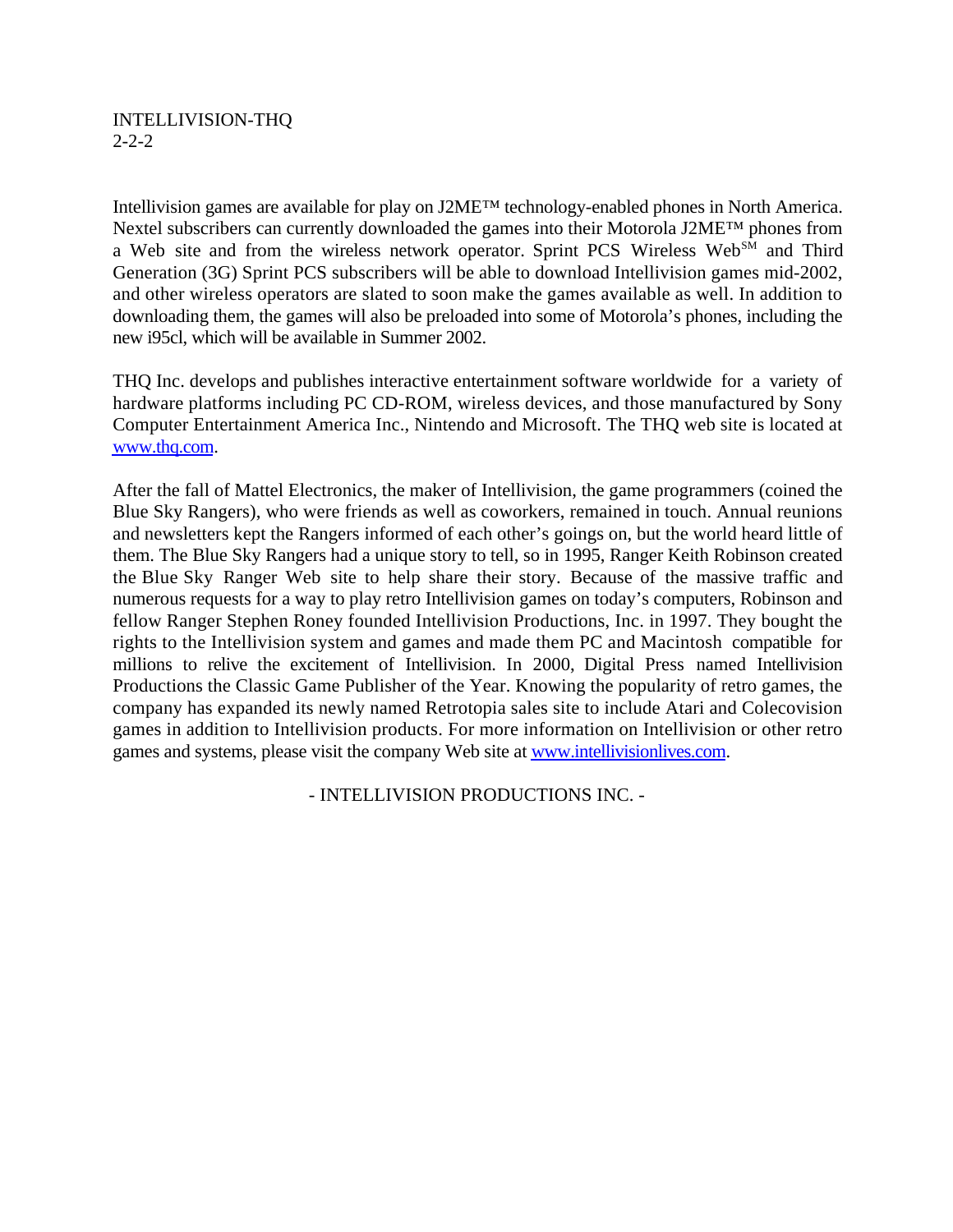

Contact: Natalie Ness/Joshua Stecker DeLyon-Hunt & Associates 1444 Aviation Blvd., Suite 101 Redondo Beach, CA 90278 (310) 374-6893 natalie@delyon-hunt.com

### **FOR IMMEDIATE RELEASE**

(Product available upon request/Images available on Web site)

## **RELIVE THE FUN AND EXCITEMENT OF CLASSIC VIDEO GAMES WITH THE INTELLIVISION LIVES! CD-ROM**

#### *Intellivision CD-ROM is Compatible with Mac & PC Operating Systems*

**LOS ANGELES (May 14, 2003) –** Intellivision Productions, Inc., the company that brought Intellivision back to life and into the modern age, announces the release of the Intellivison Lives! CD-ROM, which is now compatible with Macintosh and PC operating systems. The CD-ROM offers more ways for classic gaming fans to play their favorite Intellivision games.

Relive the excitement that millions experienced playing Intellivision games 20 years ago. The Intellivision Lives! CD-ROM includes more than 50 classic Intellivision games such as Sub Hunt, Astrosmash, Utopia and Frog Bog in their original format — complete with boxy graphics and quirky sound effects. Designed to be intelligent television, Intellivision offered numerous educational games, some of which are contained on the CD-ROM. The CD-ROM also presents more than 20 never-released games and prototype screens.

"Unlike today's games that sometimes require extensive knowledge of the system and the game's shortcuts — not to mention a lot of time — Intellivision games are easy and fun for everyone," said Keith Robinson, president/co-founder of Intellivision Productions, Inc. and an original game programmer for Intellivision. "There is a short learning curve so anyone can readily pick up a game and play it for five minutes or hours on end. And with the new upgraded CD-ROM, even more people can relive the fun of afternoons in front of the game console."

In addition to the games, the Intellivision Lives! CD-ROM provides users with a colorful history of Intellivision and the birth of the video game industry in the early 1980s. It also includes information on the design of the hardware and software, as well as biographical information and photos of the people who created Intellivision, the Blue Sky Rangers, from their days at Mattel Electronics and their subsequent reunions.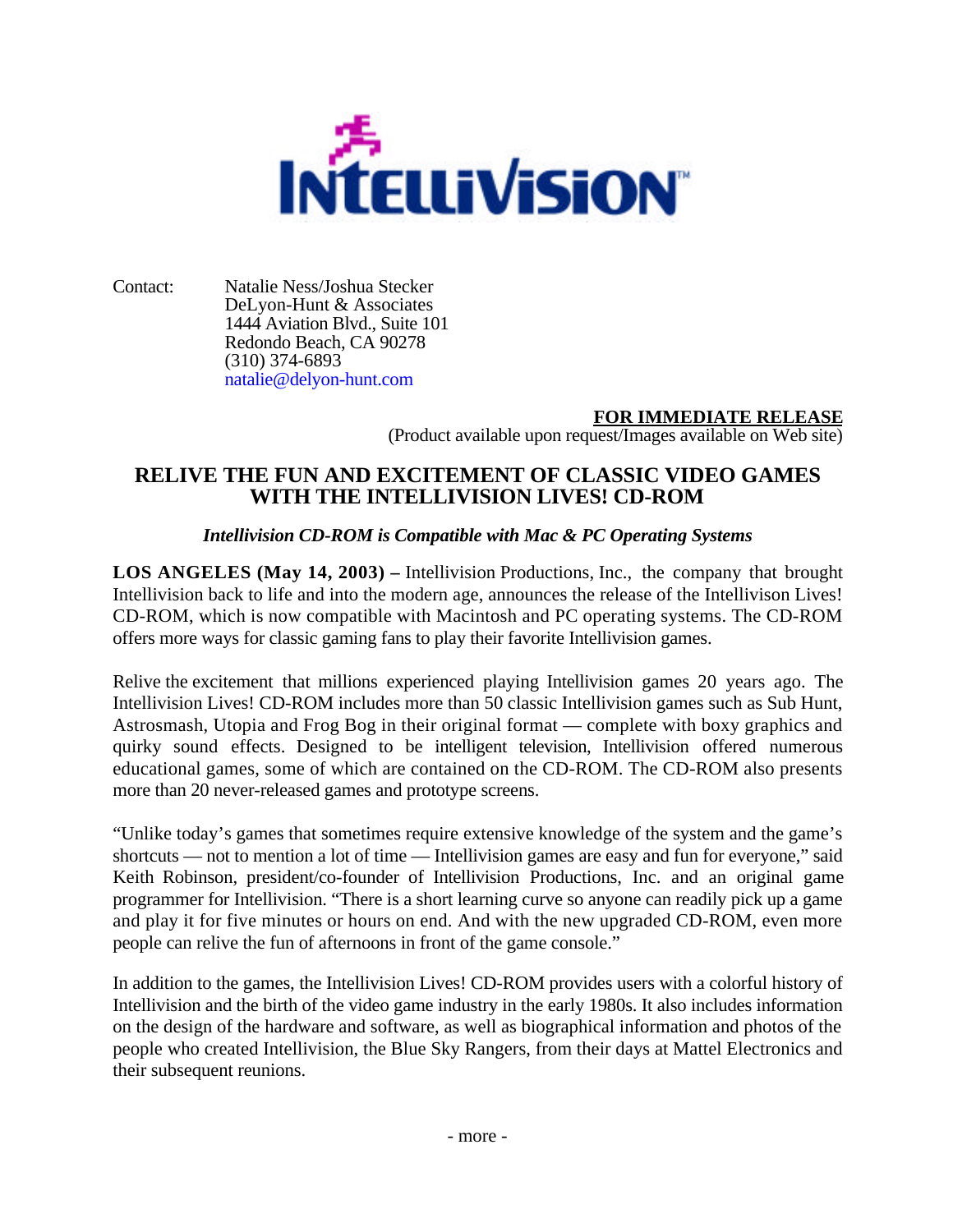#### INTELLIVISION LIVES! 2-2-2

After the fall of Mattel Electronics, the maker of Intellivision, the game programmers (coined the Blue Sky Rangers), who were friends as well as coworkers, remained in touch. Annual reunions and newsletters kept the Rangers informed of each other's goings on, but the world heard little of them. The Blue Sky Rangers had a unique story to tell, so in 1995, Ranger Keith Robinson created the Blue Sky Ranger Web site to help share their story. Because of the massive traffic and numerous requests for a way to play retro Intellivision games on today's computers, Robinson and fellow Ranger Stephen Roney founded Intellivision Productions, Inc. in 1997. They bought the rights to the Intellivision system and games and made them PC and Macintosh compatible for millions to relive the excitement of Intellivision. In 2000, Digital Press named Intellivision Productions the Classic Game Publisher of the Year. Knowing the popularity of retro games, the company has expanded its newly named Retrotopia sales site to include Atari and Colecovision games in addition to Intellivision products. For more information on Intellivision or other retro games and systems, please visit the company Web site at www.intellivisionlives.com.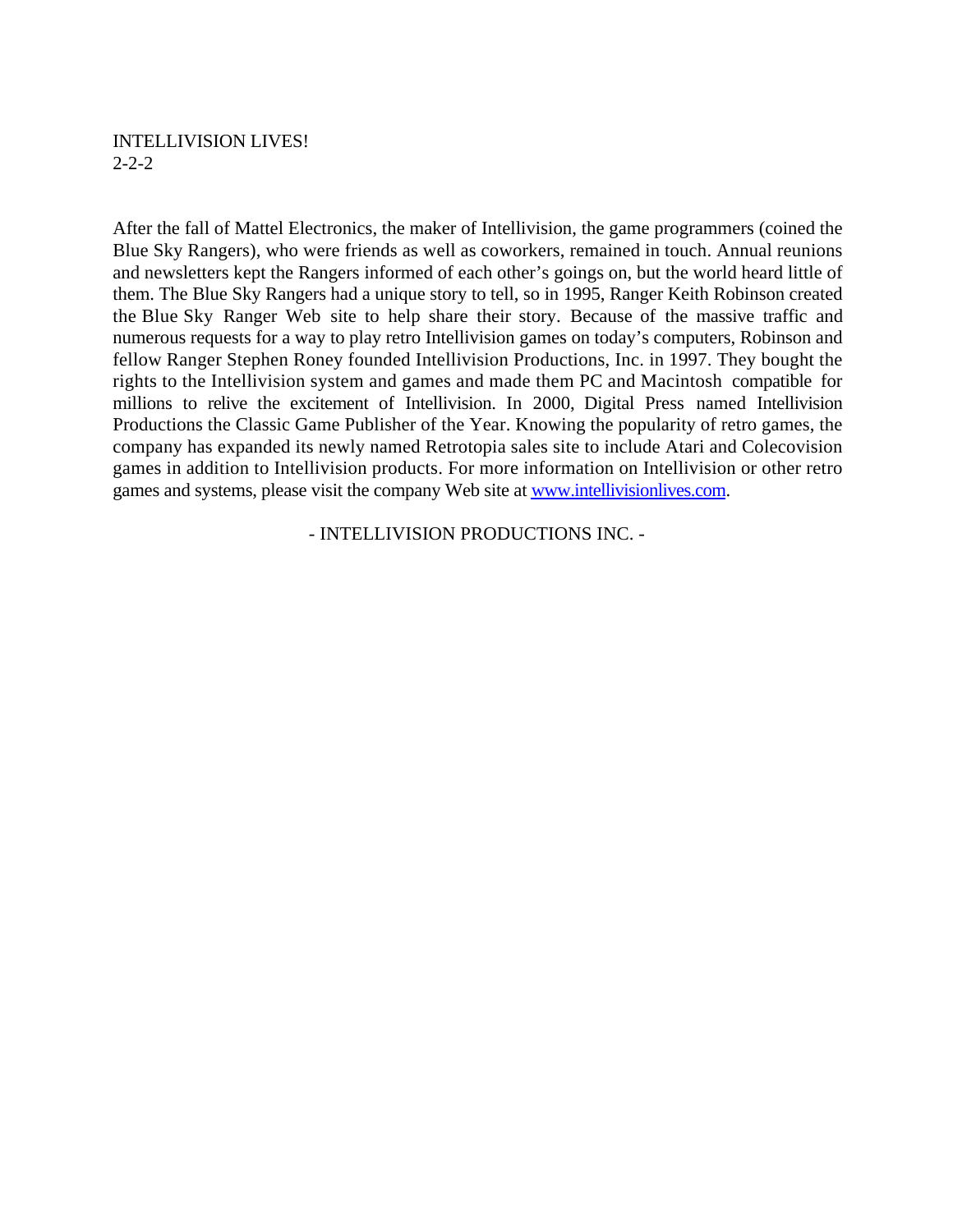

Contact: Natalie Ness/Josh Stecker DeLyon-Hunt & Associates 1444 Aviation Blvd., Suite 101 Redondo Beach, CA 90278 310-374-6893 natalie@delyon-hunt.com

### **FOR IMMEDIATE RELEASE**

(Product available upon request/Images available on Web site)

## BACK BY POPULAR DEMAND, INTELLIVISION<sup>TM</sup> ROCKS ON!

#### *Sequel CD-ROM Features More Classic Favorites and Previously Unreleased Games*

**LOS ANGELES (May 14, 2003) –** Intellivision Productions, Inc., the company that brought Intellivision back to life, introduces the next must-have in retro video games. Intellivision Rocks, the much-anticipated sequel to the popular Intellivision Lives! CD-ROM, is now available exclusively on the company's Web site, www.intellivisionlives.com. It can be played on personal computers with Windows 98, ME, 2000 or XP operating systems and Macintoshes running OS 8, 9 or X.

Intellivision Rocks contains more of the games Intellivision fans enjoyed playing on their console systems as kids, including those produced by Activision, Imagic and Mattel Electronics. Games on the CD-ROM include: Beamrider, Dreadnaught Factor, Happy Trails, Microsurgeon, Truckin', Dracula, B-17 Bomber and Mind Strike. It also contains bonus audio tracks of the theme music of classic games, including "Surfing on Thin Ice," which can be downloaded for free on www.MP3.com/Intellivision. The CD-ROM's audio tracks can be played in a regular CD player, allowing users to listen to their favorite theme music at home, in the car, or on the go.

"When we were programming at Mattel, naturally we checked out the Intellivision games that Activision and our other competitors were doing," said Keith Robinson, president, Intellivision Productions, Inc. and an original programmer of Intellivision games and systems. "And here's the secret: We loved a lot of those games and wished we had done them. We're excited that now we'll be able to release these games on Intellivision Rocks."

Intellivision Rocks (\$29.95) features:

- Beamrider, Dreadnaught Factor, Happy Trails, Pitfall, River Raid, Stampede, Worm Whomper and Robot Rubble (previously unreleased) by Activision.
- Atlantis, Beauty and the Beast, Demon Attack, Dracula, Dragonfire, Fathom, Ice Trek, Microsurgeon, Nova Blast, Safecracker, Swords and Serpents, Tropical Trouble, Truckin' and White Water! by Imagic.
- Intellivision Intellivoice Speech Module games: B-17 Bomber, Bomb Squad and Space Spartans.
- Intellivision Entertainment Computer System games: Mind Strike and World Series Baseball.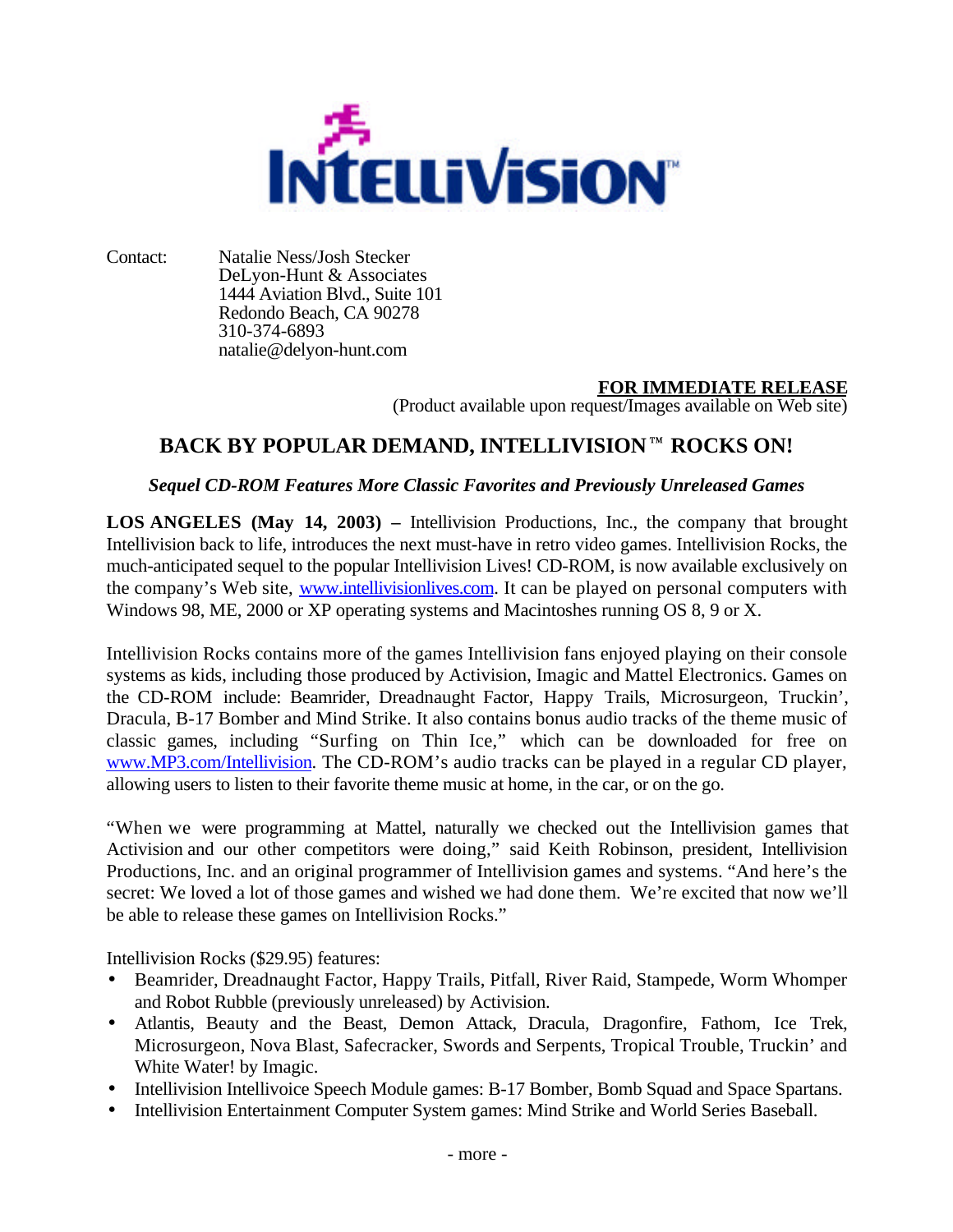#### INTELLIVISION ROCKS 2-2-2

After the fall of Mattel Electronics, the maker of Intellivision, the game programmers (coined the Blue Sky Rangers), who were friends as well as coworkers, remained in touch. Annual reunions and newsletters kept the Rangers informed of each other's goings on, but the world heard little of them. The Blue Sky Rangers had a unique story to tell, so in 1995, Ranger Keith Robinson created the Blue Sky Ranger Web site to help share their story. Because of the massive traffic and numerous requests for a way to play retro Intellivision games on today's computers, Robinson and fellow Ranger Stephen Roney founded Intellivision Productions, Inc. in 1997. They bought the rights to the Intellivision system and games and made them PC and Macintosh compatible for millions to relive the excitement of Intellivision. In 2000, Digital Press named Intellivision Productions the Classic Game Publisher of the Year. Knowing the popularity of retro games, the company has expanded its newly named Retrotopia sales site to include Atari and Colecovision games in addition to Intellivision products. For more information on Intellivision or other retro games and systems, please visit the company Web site at www.intellivisionlives.com.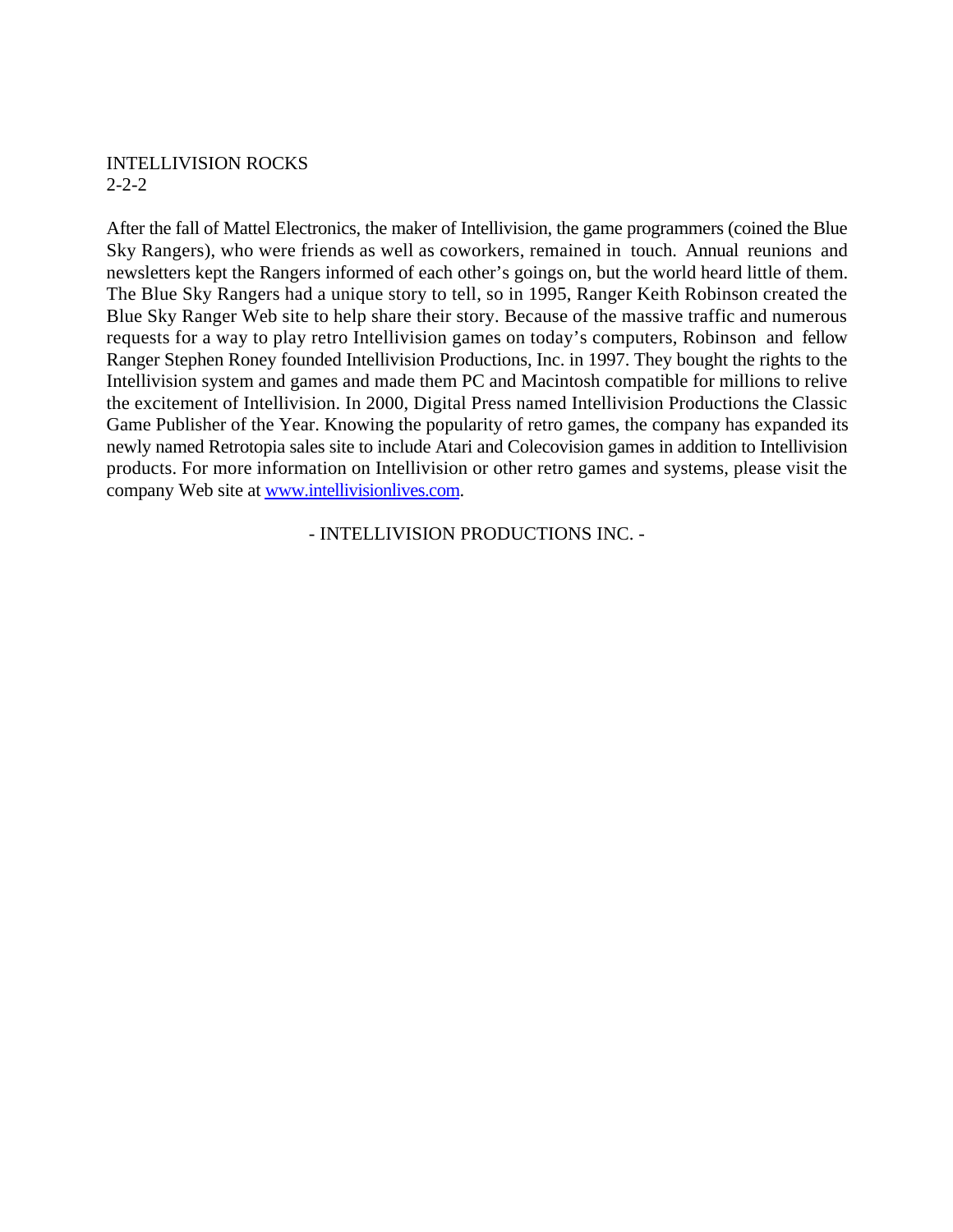

Contact: Natalie Ness/Josh Stecker DeLyon-Hunt & Associates 1444 Aviation Blvd., Suite 101 Redondo Beach, CA 90278 310-374-6893 natalie@delyon-hunt.com

#### **FOR IMMEDIATE RELEASE**

(Product available upon request/Images available on Web site)

## **"INTELLIVISION IN HI-FI" MUSIC CD DEBUTS**

*CD Features Songs Inspired by and Based on Classic Video Game Themes, As Well As New Versions of the Themes and Previously Unreleased Tracks*

**LOS ANGELES (May 14, 2003) –** Through Mattel Electronics' downfall in the late 1980s and the supposed demise of classic video games, Intellivision always had a song in its heart. Now, Intellivision Productions Inc., the company that brought Intellivision back to life, is sharing these tunes with game fans with the introduction of Intellivision in Hi-Fi. This new CD features 26 songs based on classic video game themes, as well as new interpretations of the themes themselves.

"We always thought it would be cool to have the sounds of Intellivision on a CD, so we finally created Intellivision in Hi-Fi as a result of fans' request for the games' soundtracks," said Keith Robinson, president, Intellivision Productions, Inc. and an original programmer of Intellivision games and systems. "Between the music the games inspired, new renditions of some old themes and never before released materials, we have a great compilation of diverse material that's a fun album and we think the fans will be pleased."

Three tracks from Intellivision in Hi-Fi, "The Maple Leaf Rag," "Compare This!" and "Surfin' On Thin Ice," can be previewed on the company's page on www.mp3.com. Priced at \$14.95, Intellivision in Hi-Fi is available for sale on the Retropia video game store at www.intellivisionlives.com.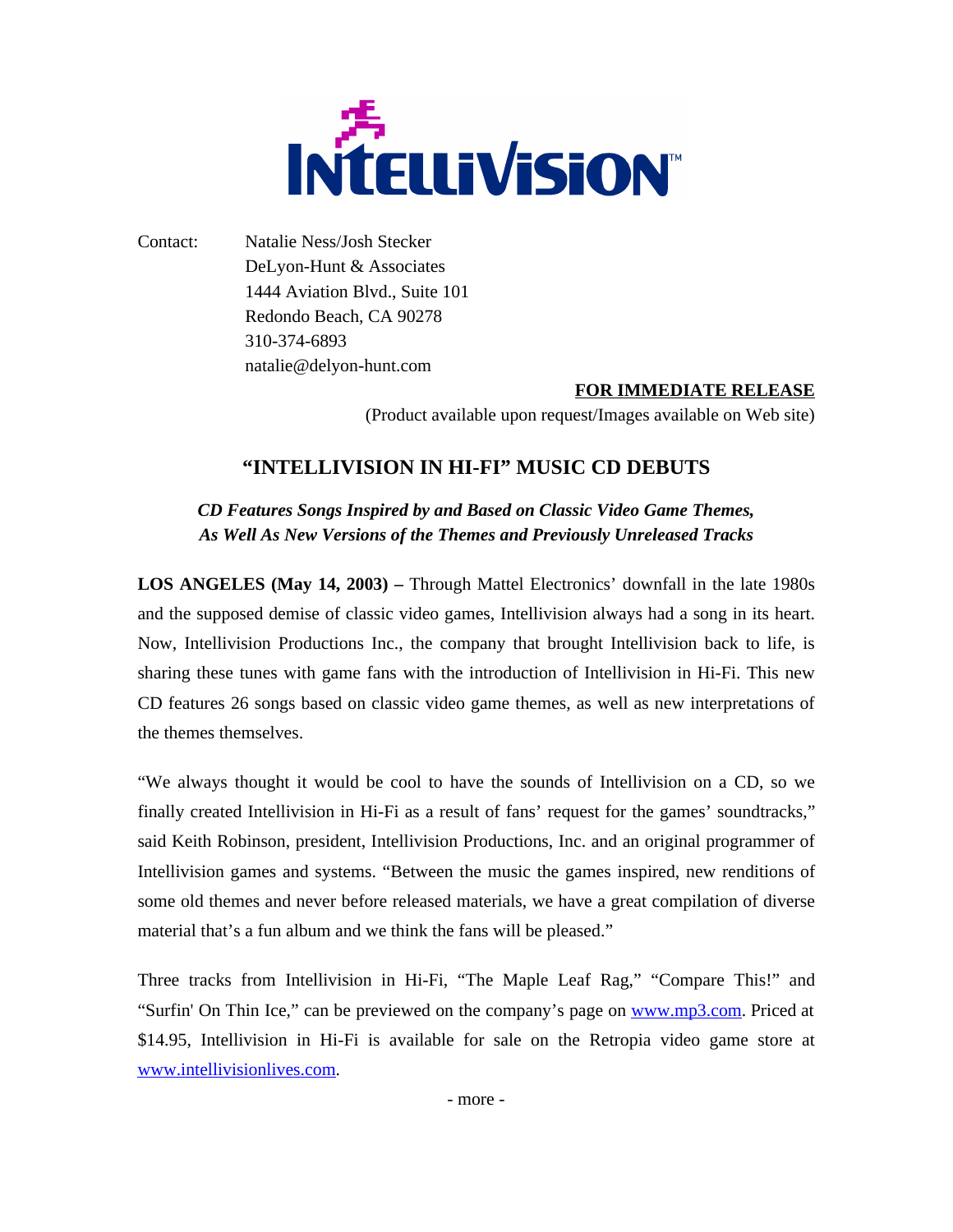#### INTELLIVISION IN HI-FI

2-2-2

The Intellivision in Hi-Fi album includes original music inspired by the Intellivision system, new arrangements of Intellivision game themes and actual Intellivision music, including several never-heard themes from unreleased and unfinished games. Featured on the CD are:

- "Compare This!" and "The Closest Thing to the Real Thing" by the Confusium feature sample phrases from classic Intellivision commercials and Intellivoice games
- "My Intellivision," a song performed by Michael Schwartz, captures the sound of 1980s groups such as Pet Shop Boys and ABC to tell the story of a man separated from his true love
- New arrangements of game themes, such as "Surfin' On Thin Ice" (Thin Ice), "Lounge Shark! Lounge Shark!" (Shark! Shark!) and "Snafu City" (Snafu)
- "Tron 1.1," which features themes from the Disney movie TRON (heard in the Intellivoice game TRON Solar Sailer)
- Game themes such as Snafu, Shark! Shark!, Mind Strike and Melody Blaster
- Classical music heard in Intellivision games, such as "Also Sprach Zarathustra," heard on the original Intellivision in-store demo cartridge, and selections from Schubert, Moussorgsky and Beethoven heard in Thunder Castle
- Never before heard music from an unreleased Rocky & Bullwinkle cartridge and themes for proposed Peanuts and McDonaldsland games
- Programmer Steve Ettinger's arrangement of "The Maple Leaf Rag," done for his unreleased game Magic Carousel, which was featured on Intellivision Rocks CD-ROM
- And many more!

- more -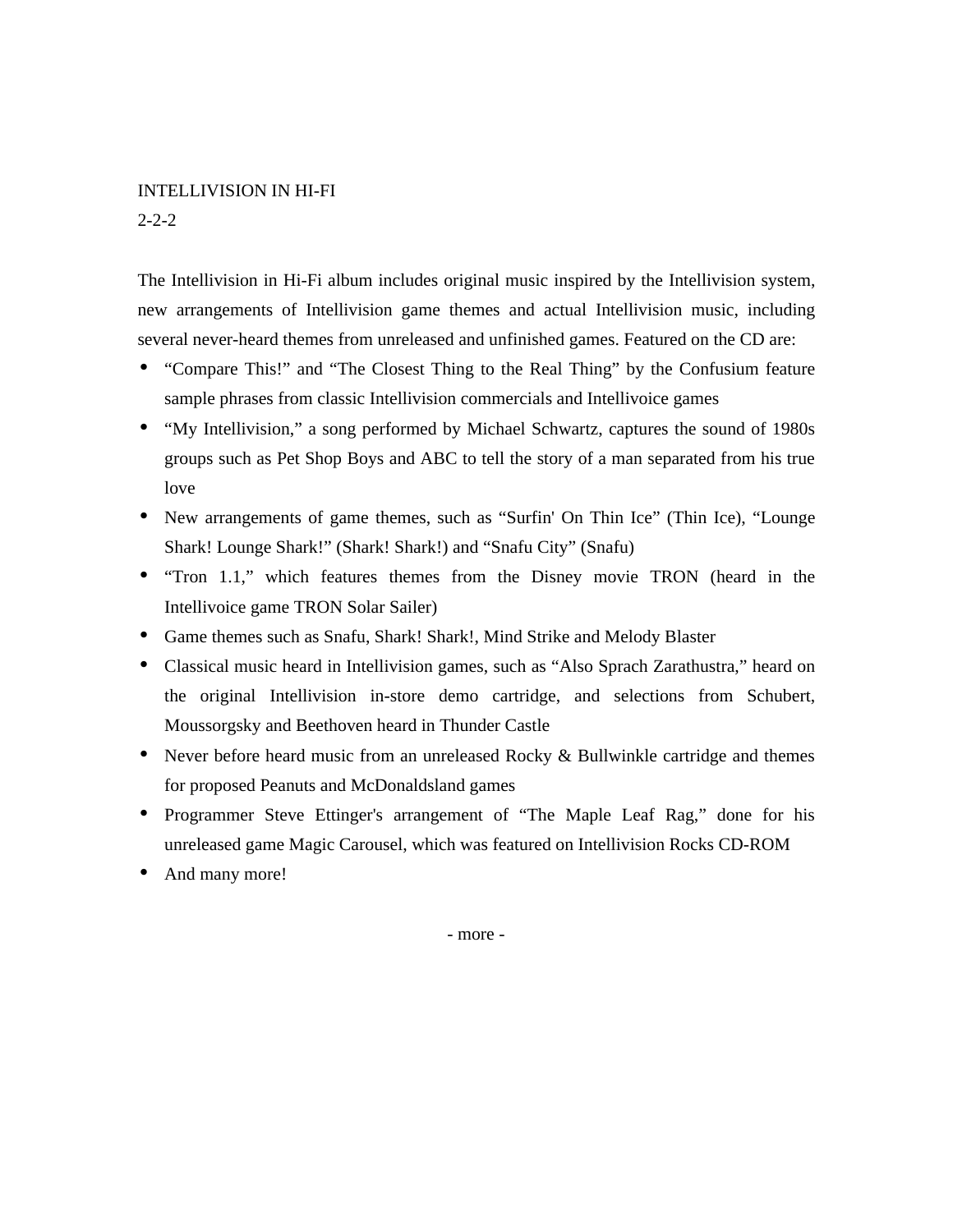#### INTELLIVISION IN HI-FI

3-3-3

After the fall of Mattel Electronics, the maker of Intellivision, the game programmers (coined the Blue Sky Rangers), who were friends as well as coworkers, remained in touch. Annual reunions and newsletters kept the Rangers informed of each other's goings on, but the world heard little of them. The Blue Sky Rangers had a unique story to tell, so in 1995, Ranger Keith Robinson created the Blue Sky Ranger Web site to help share their story. Because of the massive traffic and numerous requests for a way to play retro Intellivision games on today's computers, Robinson and fellow Ranger Stephen Roney founded Intellivision Productions, Inc. in 1997. They bought the rights to the Intellivision system and games and made them PC and Macintosh compatible for millions to relive the excitement of Intellivision. In 2000, Digital Press named Intellivision Productions the Classic Game Publisher of the Year. Knowing the popularity of retro games, the company has expanded its newly named Retrotopia sales site to include Atari and Colecovision games in addition to Intellivision products. For more information on Intellivision or other retro games and systems, please visit the company Web site at www.intellivisionlives.com.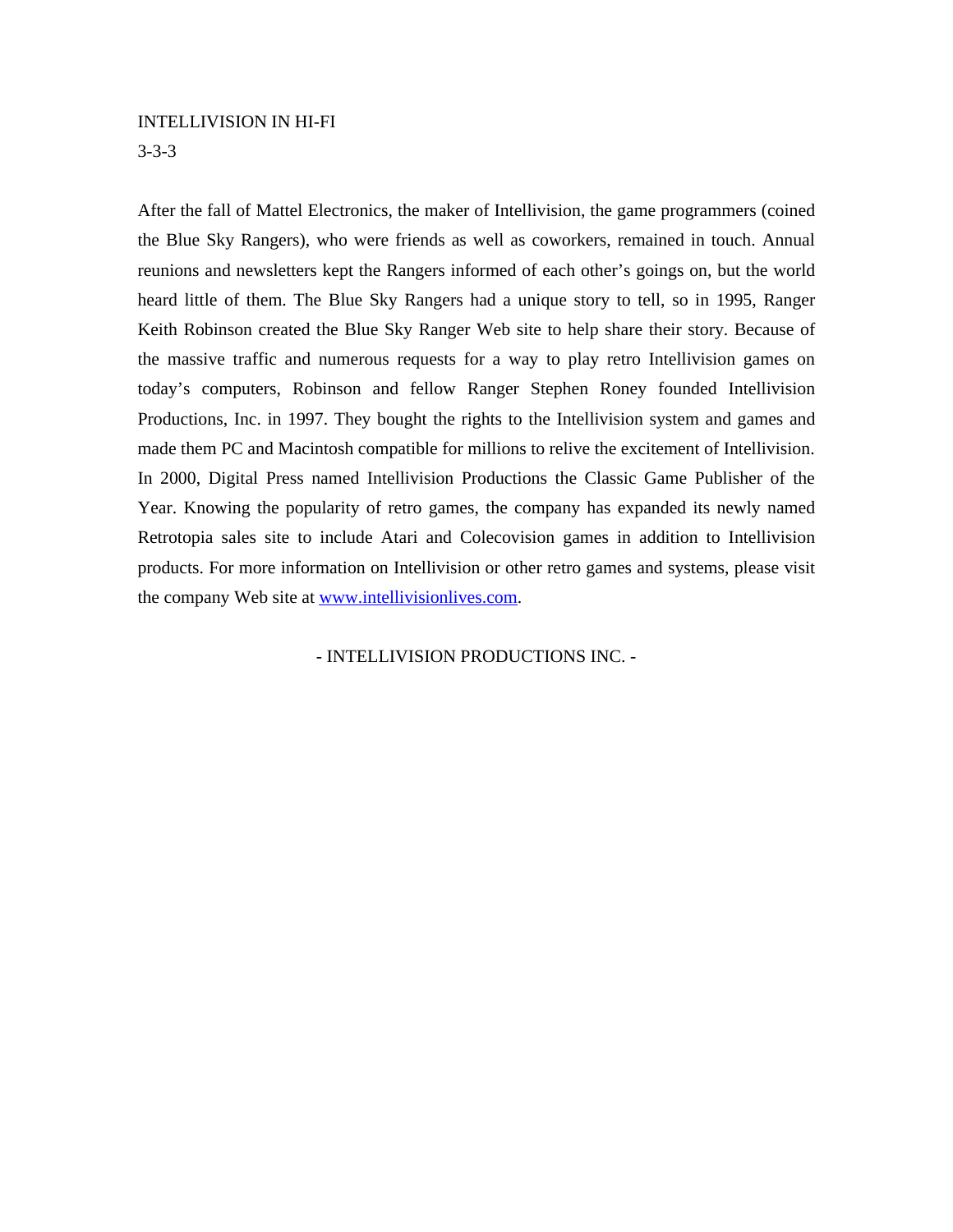

Contact: Natalie Ness/Joshua Stecker DeLyon-Hunt & Associates 1444 Aviation Blvd., Suite 101 Redondo Beach, CA 90278 (310) 374-6893 natalie@delyon-hunt.com

> Evelyn Dubocq Riverdeep Interactive Learning Ltd.  $(415)$  382-4400 corpcomm@riverdeep.net

**FOR IMMEDIATE RELEASE** (Images available on Web site)

## **25 REASONS TO ENJOY RETRO GAMING AT ITS FINEST WITH THE 20th ANNIVERSARY GREATEST HITS CD-ROM BY INTELLIVISION**

*CD-ROM Features 25 Full Original Games with Enhanced Game Play for PC and Mac*

**LOS ANGELES (June 13, 2003) –** Intellivision Productions, Inc., the company that popularized home video games in the 1980s, announces the release of the "Intellivision Greatest Hits  $20<sup>th</sup>$ Anniversary Edition" CD-ROM. Compatible with both PC and Mac systems, the CD-ROM features 25 full versions of Intellivision's greatest video game releases, including Astrosmash, Space Armada and World Championship Baseball.

Celebrating 20 years in the video game industry, the "Intellivision Greatest Hits  $20<sup>th</sup>$  Anniversary Edition" CD-ROM features the same simple 'block' characters and vibrant colors which made Intellivision one of the most popular home video game systems in the 1980s. The state-of-the-art game emulation provides the exact same game play of the original video games. Intellivision also utilizes the latest in software technology to provide an easy-to-use game interface. Other games included are Vectron, Shark! Shark!, Super Pro Football, Tower of Doom and Utopia.

"This CD-ROM is the essential collection for anyone who was introduced to video games in the 1980s," said Keith Robinson, president/co-founder of Intellivision Productions, Inc. and an original game programmer for Intellivision. "The kids who played our games in the 1980s are adults now, and we wanted to introduce Intellivision to a new generation of video gamers with 25 of our best games on one affordable CD-ROM."

In addition to the 25 best Intellivision video games, the CD-ROM comes loaded with extras, which include programmer interviews, classic '80's commercials, original video game packaging artwork and historical information.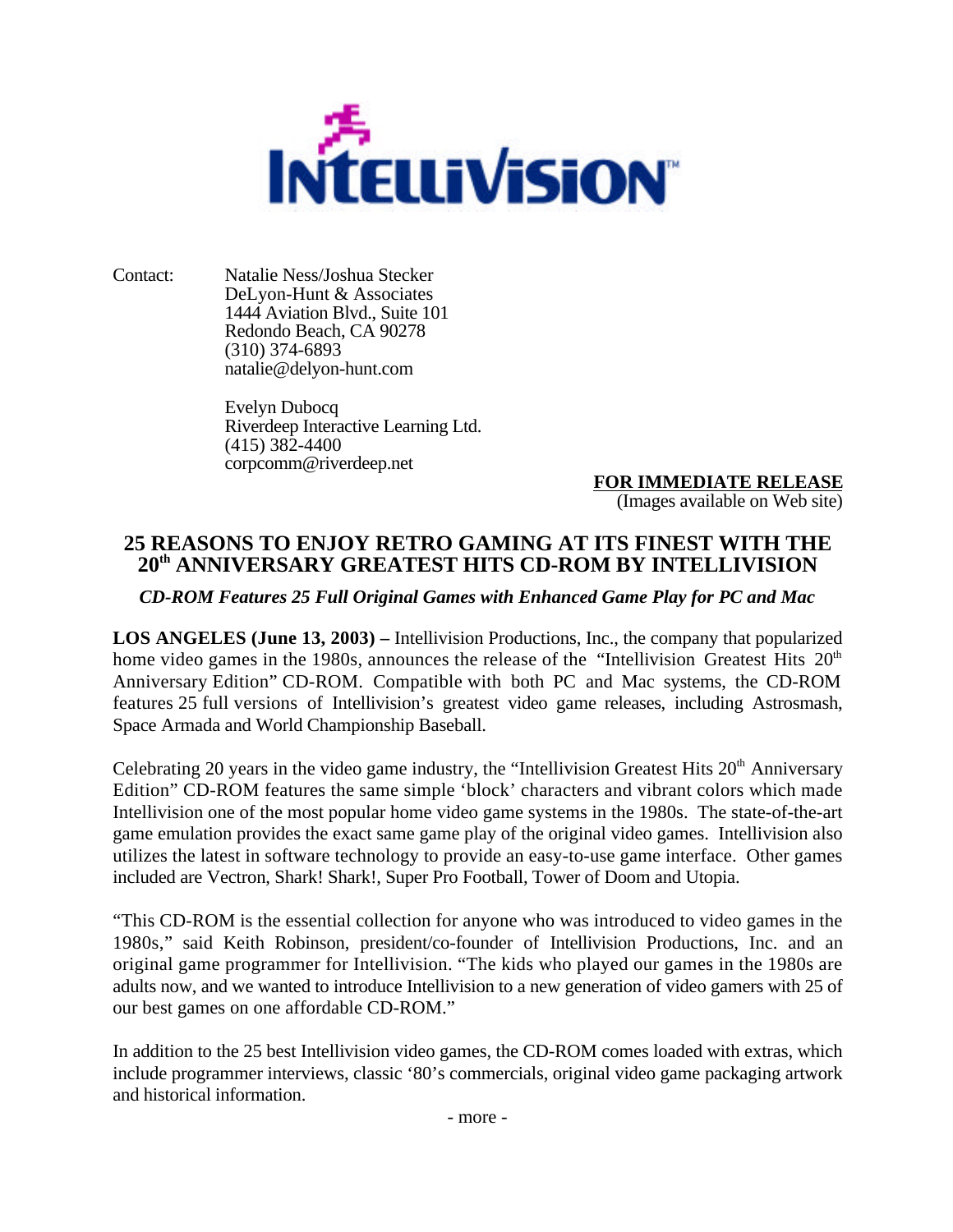#### INTELLIVISION GREATEST HITS 2-2-2

Distributed by Riverdeep Interactive Learning Ltd., the "Intellivision Greatest Hits  $20<sup>th</sup>$  Anniversary Edition" CD-ROM (MSRP \$19.99) is available at mass merchant retailers such as Comp USA, Best Buy and Sam's Club nationwide. In addition to the 25-game CD-ROM, Intellivision also offers a 10-game version (MSRP \$9.99).

#### **About Intellivision Productions, Inc.**

After the fall of Mattel Electronics, the maker of Intellivision, the game programmers (coined the Blue Sky Rangers), who were friends as well as coworkers, remained in touch. Annual reunions and newsletters kept the Rangers informed of each other's goings on, but the world heard little of them. The Blue Sky Rangers had a unique story to tell, so in 1995, Ranger Keith Robinson created the Blue Sky Ranger Web site to help share their story. Because of the massive traffic and numerous requests for a way to play retro Intellivision games on today's computers, Robinson and fellow Ranger Stephen Roney founded Intellivision Productions, Inc. in 1997. They bought the rights to the Intellivision system and games and made them PC and Macintosh compatible for millions to relive the excitement of Intellivision. In 2000, Digital Press named Intellivision Productions the Classic Game Publisher of the Year. Knowing the popularity of retro games, the company has expanded its newly named Retrotopia sales site to include Atari and Colecovision games in addition to Intellivision products. For more information on Intellivision or other retro games and systems, please visit the company Web site at www.intellivisionlives.com.